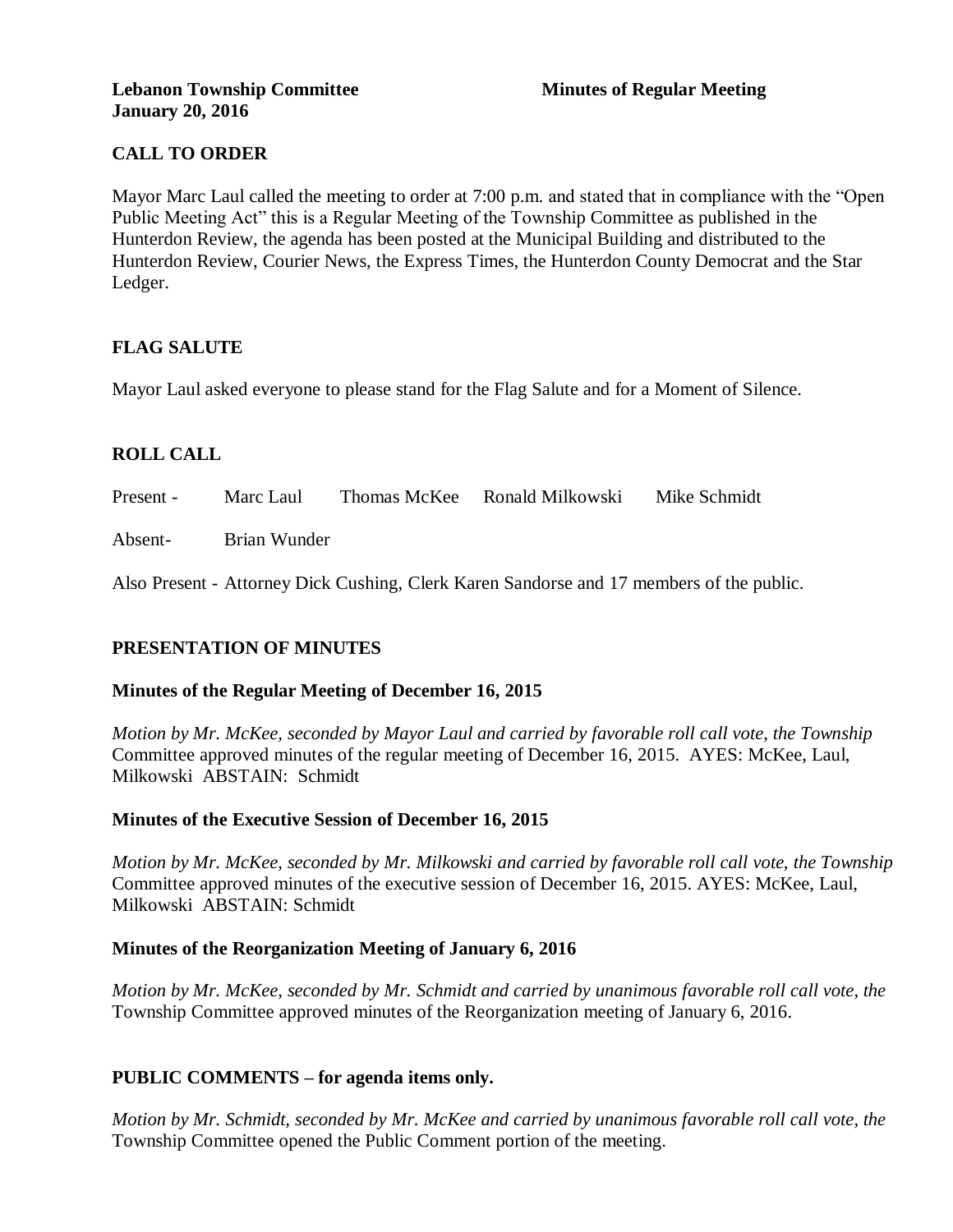LTCM 01/20/2016 Page 2 of 11

No comments from the public.

*Motion by Mr. Schmidt, seconded by Mr. McKee and carried by unanimous favorable roll call vote, the* Township Committee closed the Public Comment portion of the meeting.

## **RESOLUTION**

### **Resolution No. 19-2016 – Amending Resolution No. 18-2016 – Appoint OEM Coordinator**

*Motion by Mr. Milkowski, seconded by Mr. Schmidt and carried by unanimous favorable roll call vote,* the Township Committee approved Resolution No. 19-2016 as written below.

## **TOWNSHIP OF LEBANON COUNTY OF HUNTERDON STATE OF NEW JERSEY RESOLUTION NO. 19-2016 A RESOLUTION AMENDING RESOLUTION NO. 18-2016 OF THE TOWNSHIP OF LEBANON, COUNTY OF HUNTERDON, STATE OF NEW JERSEY, APPOINTMENT – EMERGENCY MANAGEMENT COORDINATOR**

WHEREAS, the Township of Lebanon is currently in need of an Emergency Management Coordinator; and

WHEREAS, Alan Goracy is qualified for this position;

NOW, THEREFORE BE IT RESOLVED by the Township Committee of the Township of Lebanon to appoint Alan Goracy to the position of Emergency Management Coordinator for a 3 year term beginning on, **October 18, 2015, ending December 31, 2018.**

## **OLD BUSINESS**

#### **DPW Manager Correspondence – Township Garage Matters**

As requested by the Township Committee, the DPW Manager, Warren Gabriel drafted a letter to inform the Committee of the unresolved issues with the Township Garage. Two of the chimneys in the mechanics bay and one in the storage bay are leaking. Mr. Gabriel was asked to contact Intermark, who installed the roof, to have the leaks corrected. The roof has a life time guarantee so hopefully there will not be a problem. Water is also entering the building from under the front door. The general contractor has been back a few times to adjust the sill and put a weather stripping over the previous strip; however, the water is still leaking under the door and the weather stripping is now coming off. Mr. Gabriel will contact Cecil Burd to fix the problem.

The mechanics bay floor is still a problem also. Mr. McKee stated that the idea of putting a curtain drain in was discussed but it does not meet the satisfaction of Mr. Gabriel or the mechanic as the water will still travel from the center of the floor, out. Mr. McKee noted that the design of the mechanics bay was to have a level floor. Mr. McKee stated that unfortunately the floor pitches to the perimeter but it is probably considered level in an AIA Contract. Mr. McKee said that he does not believe that the floor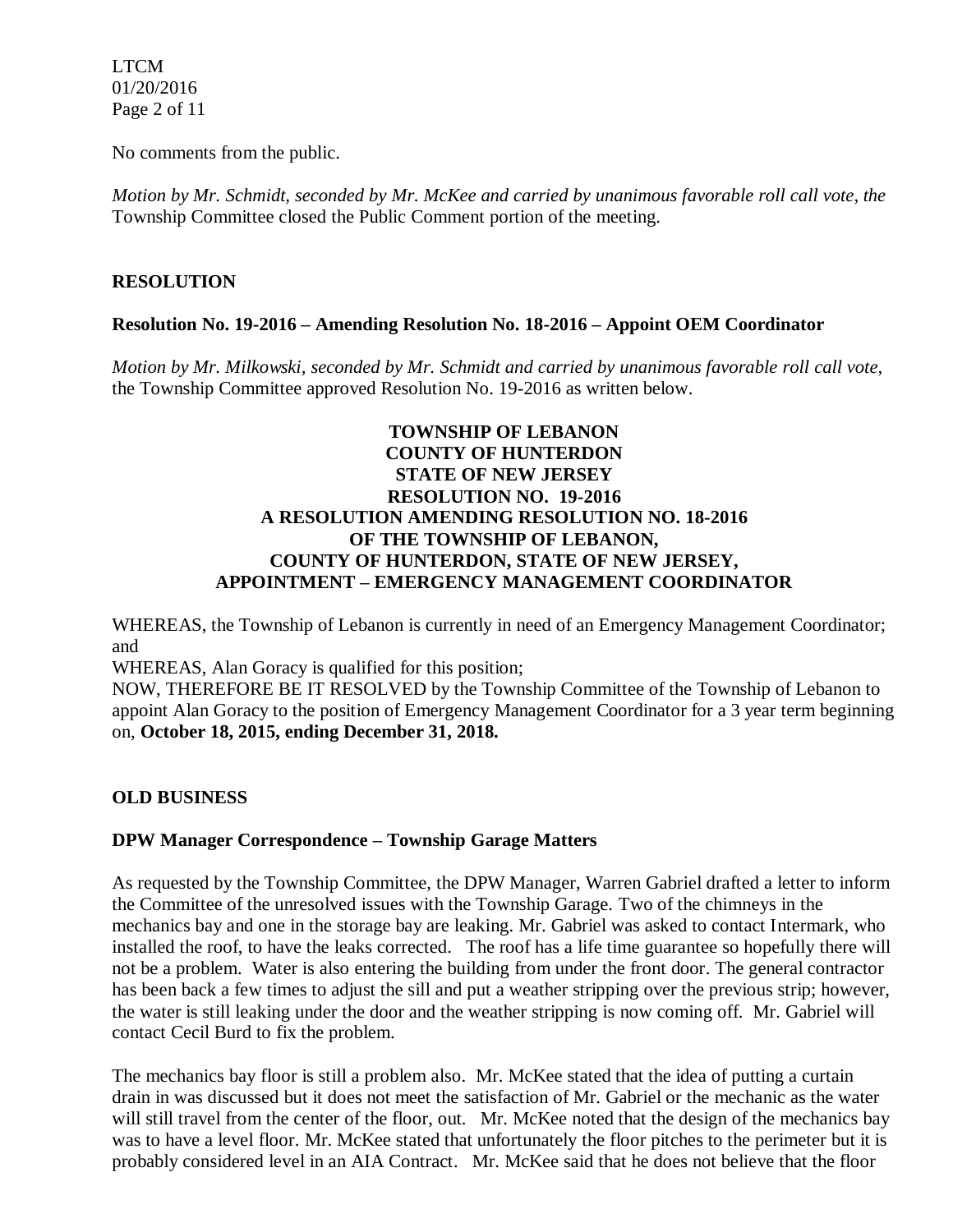LTCM 01/20/2016 Page 3 of 11

drain was meant to drain water; he believes that the drain is for spilled fluid that would be squeegeed to it. The fluid is then collected in a tank that is connected to the drain and pumped out by a company as needed. Mr. McKee stated that he is not happy with the idea of completely removing the concrete floor. There have been thoughts of grinding the floor to lower it or putting grooves in the floor as a means for the water to flow toward that drain. He is not happy with the idea of grooves as they may clog. Mr. McKee stated that the mechanic cannot be working on a wet floor so the trucks need to be stored somewhere else so they can dry. Mr. McKee noted that this is up to the DPW Manager and his staff to decide. Mr. Milkowski stated that the architect informed him that the floor was installed as designed. A level floor was requested because of the jacking system that is used for raising the trucks. Mr. Milkowski stated that the trucks should be dried off before pulling them into the bay and that the mechanic should not be welding on a wet floor. Mr. Schmidt noted that the water is beginning to do damage to other parts of the building and although the floor was built to design it is not working with the DPW's needs, so a plan must be developed. Mayor Laul stated that the catch basin needs to be considered also.

Mayor Laul stated that the recycler is still a problem. Mr. Gabriel stated that there is no way to have the salt removed from the recycled water other than to have it pumped out a few times a year. Mr. Gabriel stated that it is not cost effective to have the system. Mr. Gabriel is looking into other vendors to see if the system can be more effective.

The air compressor has been an ongoing problem since day one and the system is being bypassed. Mr. McKee suggested going back to the installer or the supplier. Mr. Milkowski suggested getting a price on upgrading the compressor and to then see if any money can be recovered from the contractor. Mr. Gabriel will talk to Airomatics to see what they recommend.

Mr. Milkowski and Mr. Wunder will meet with Mr. Gabriel to discuss options for the floor.

## **DPW Manager Correspondence – Ordered 2016 Dump Truck**

Mr. Gabriel sent a letter to the Township Committee to inform them that the new dump truck is due to be delivered in the next week or so. The Township will be receiving a \$3000 credit from the trade in of the 1997 Ford F-800. Mr. Gabriel is asking for the Committee's approval for the Clerk to sign the title over to Browns Mack once the new truck is delivered and inspected.

*Motion by Mr. Milkowski, seconded by Mr. McKee and carried by unanimous favorable roll call vote,*  the Township Committee authorized the Clerk to sign over the Title of the 1997 Ford F-800 truck to Browns Mack once the new truck is delivered and inspected.

Mr. McKee asked Mr. Gabriel if the backhoe is coming up for replacement. Mr. Gabriel stated that it will be in 2017.

## **LTVFD – Request to Purchase a Command Vehicle and a BLS Ambulance**

The Fire Department has asked for a new Command Vehicle and a new BLS Ambulance. Mr. McKee reminded the Committee that they also need to fund the \$280,000.00 road improvements for 2015. It is anticipated that the road work will be done in July or August. Mr. Milkowski stated that the Fire Department is against a time line for the purchase of the ambulance. In order to purchase the vehicle that they want, it will have to be done soon. Deputy Fire Chief James Crampton stated that they are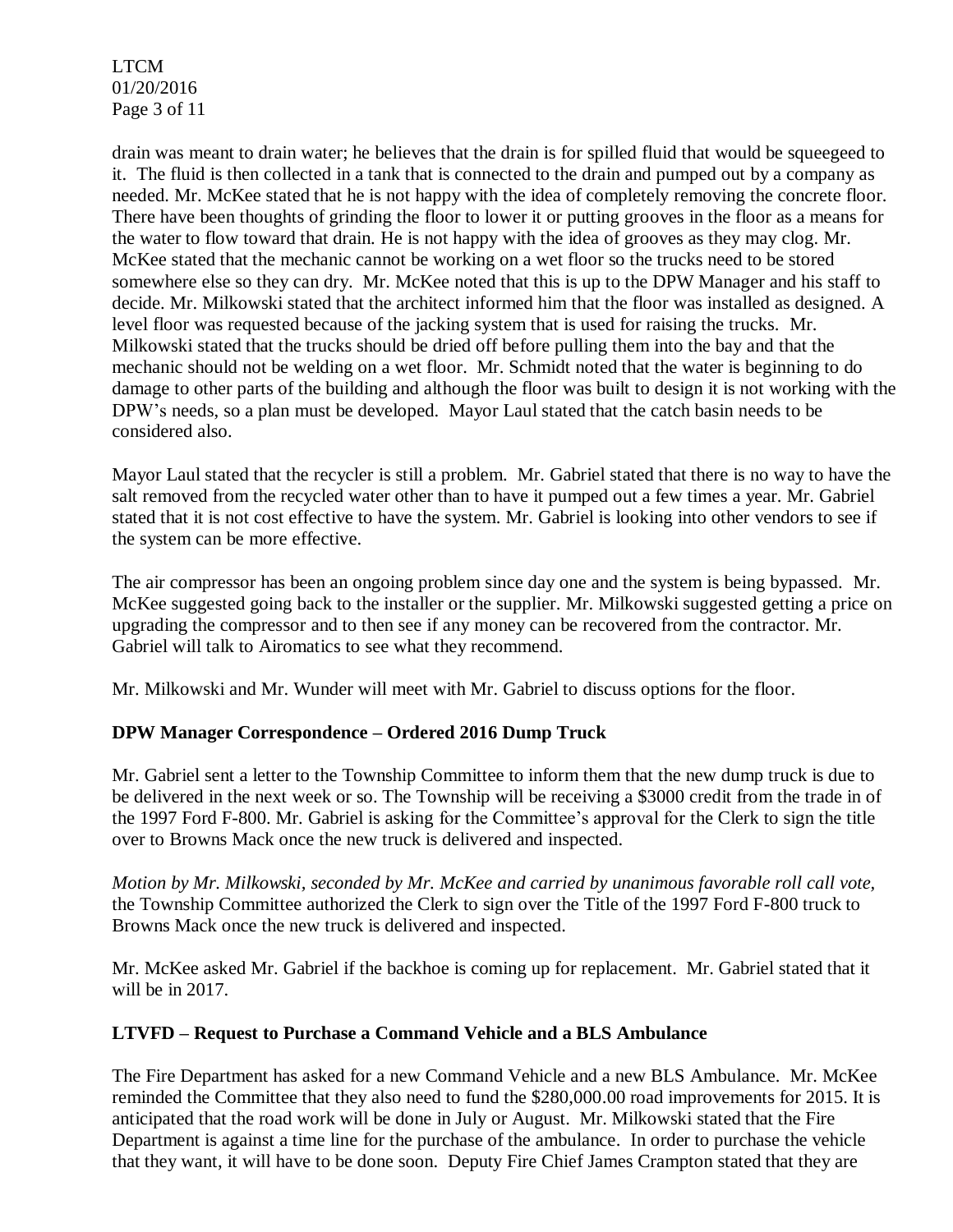LTCM 01/20/2016 Page 4 of 11

working with the supplier that the Township purchased the 2010 ambulance from. GMC is discontinuing that particular chassis in a diesel platform; however, the supplier does not know when this will happen exactly. The chassis with the gas platform is not a good alternative because it is not suitable for the terrane in the Township. To get a suitable diesel chassis they would have to move to an F-550 which would increase the cost by \$15,000.00 and would make it more difficult to maneuver around the Township.

Mr. Schmidt asked if there was a change in the status of the other BLS units. Mr. Crampton stated that there is an increase in the maintenance needs for the 2005 vehicle. Last year the Fire Department put \$9000 into motor work. Mr. Schmidt asked if there are month to month issues with the vehicle. Mr. Crampton stated that there are none that they are aware of. CFO Greg Della Pia noted that it was stated in the Fire Department's request that they need to purchase newer updated medical supplies. Mr. Della Pia informed the Fire Department that these items would be considered consumables and they cannot be included in the Bond. Mr. Crampton stated that the Fire Department was referring to the need to purchase a new stretcher; however, the 2010 vehicle was purchased at \$224,000 so this request would not allow for the purchase of a new stretcher. Mr. McKee asked what the Fire Departments plans are for the use of three ambulances. Mr. Crampton stated that one would be located at Station No. 1, permanently. Mr. McKee asked when the ambulance would be delivered. Mr. Crampton stated that there is a  $6 - 9$  month lead time overall with the chassis being 30-60 days. Mr. McKee asked if the ambulance is built to the Fire Department's specifications. Mr. Crampton stated that this ambulance will be built according to the specifications of the 2010 unit.

Discussion was held on the method of financing the vehicle.

Mr. McKee asked the Fire Department if they feel that the new ambulance will provide additional security and safety for the Township residents and questioned if they feel underequipped at this time. The Fire Department members present agreed.

The cost for the unit is \$225,000.00. No one is sure if there will be a deposit needed. Mr. Milkowski stated that he has been involved in purchasing fire equipment in the past and it is very seldom that there is a deposit needed upfront. Mr. Milkowski stated that possibly when the chassis comes in, if the Township pays for it, they may lower the total cost of the vehicle.

Mayor Laul stated that the Fire Department is also asking for a Command Vehicle at a cost of \$90,000.00 for a total amount of \$315,000.00 for the two vehicles. The cost of \$60,000.00 for the museum restroom needs to be considered also.

Discussion was held on the way in which to finance the vehicles and restroom facility.

Mr. McKee asked the Fire Department if there are any new vehicles they will need in the next few years. Mr. Crampton stated that Engine 19-65 will need to be replaced in a year or so. The Fire Department is currently trying to apply for a grant for the purchase. Mr. Crampton stated that the new engine may cost approximately \$600,000.00.

Mr. McKee stated that it does make sense to move forward now if this is the chassis that the Fire Department wants and it will be discontinued. Also, they have had good success with the one that they own. Mr. McKee suggested bonding for the purchases. Mr. Laul said that due to the length of the useful life of the items, he agrees that bonding is the best option. Mr. Milkowski stated that he would like to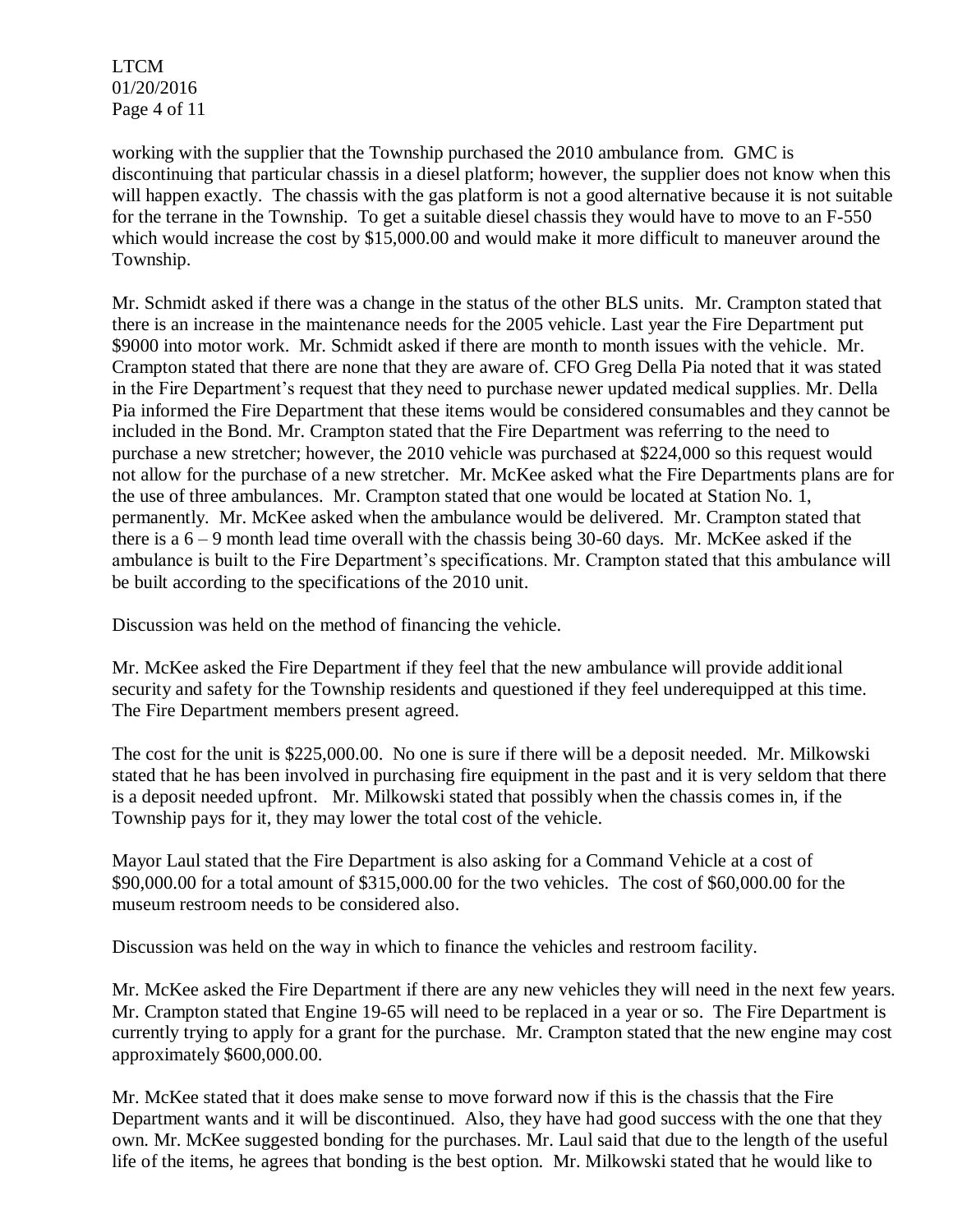LTCM 01/20/2016 Page 5 of 11

move away from bonding but the items being purchased will last for years and the cost will be spread amongst those who will benefit from them through the years.

Mr. McKee asked Mr. Crampton how many incident vehicles the Fire Department has. Mr. Crampton stated that the Fire Department has two Command Vehicles and on First Response Vehicle which is used by the EMS Deputy Chief. The new Command Vehicle will be for Fire Department use. Mr. McKee asked if there is a need to have so many vehicles. Mr. Crampton stated that he personally believes so due to the size of the Township. Mr. Crampton stated that 99.9% of the time the Chief or one of the Deputy Chiefs are the first to arrive at a medical emergency or a fire in one of these vehicles. Mr. McKee asked if each of the vehicles that are added to the Township's insurance policy are additionally insured or is there blanket coverage for all of the vehicles. Mr. Warren Gabriel stated that if a vehicle is added there is a change in the premium cost. The changes take effect the following year. Mr. McKee stated that the older vehicles are also costing the Fire Department for repairs and questioned the number that is truly needed. Mr. Schmidt asked if there are any police vehicles that are reaching the end of the Police Department use. Mr. Milkowski stated that the last vehicle was the one with the bad motor which was sold. Mr. Milkowski stated that typically the Police Department drives the cars close to their end. Mr. Milkowski would like to see the Police Department rotate the vehicles out sooner so they can be moved on. Mr. Milkowski stated that he spoke to the Chief about this and was informed that the vehicles are on a cycle of "so many years, so much usage". Also, the radios and such are built into the car for the length of time that they are used. The cost to upgrade sooner would not be beneficial. Mr. Crampton stated that when they removed the cage from the police vehicle they had to remove the back seat also as it is one unit. This limited the Fire Department's use of the vehicle also. Mr. Laul asked if there are any pressing issues with the Command Vehicle such as the chassis issue with the ambulance. Mr. Crampton stated that it is "not as pressing" because they are looking to purchase through the State Contract and there is no bidding required. Mr. Milkowski stated that "times are changing" there are so many more requirements that the Fire Department needs to follow. Unfortunately, they need to keep in compliance and that is what they are trying to do. It will protect the Township from any lawsuits. Mr. Laul asked if the Township is out of compliance at this time with the vehicles that they have. Mr. Milkowski stated that he is not sure but they are moving in the right direction.

Mr. McKee asked if the Fire Department is willing to assist in the funding or are they asking the Township to fund the vehicles entirely? Mr. Crampton stated that based on the discussions had at their business meeting the cost will be funded solely by the Township.

Mayor Laul stated that the Township Committee approved the Museum restroom facility last year so it should be included in the Bond. He feels that the ambulance should also be included in it because many things can happen to the current ambulances during the nine months it may take for the new ambulance to be built. Mayor Laul stated that he is not sure about the Command Vehicle. Mr. Milkowski stated that at this time the Fire Department has three vehicles with one being in rough shape. Possibly, with the two new vehicles they can faze out one of the Command Vehicles. Mr. Milkowski suggested that the Fire Department can restructure their operating procedures and see if it will work better with a vehicle that they can rely on. Mr. Schmidt asked of the lead time in receiving the new Command Vehicle. Mr. Crampton stated that it would probably be under six months. Mr. Schmidt asked if the current Command Vehicle would be taken off the road if it were to be replaced. Mr. Crampton stated that would be something that can be discussed. Mr. McKee stated that his concern is that the Engine will need to be replaced in the near future at a cost of \$600,000.00. Mr. Milkowski asked how often the Engine is used at this time. Mr. Crampton stated that it is not used very often because the 2007 Engine, which is housed at Station No. 1, has been converted to a rescue engine. It is not designed for this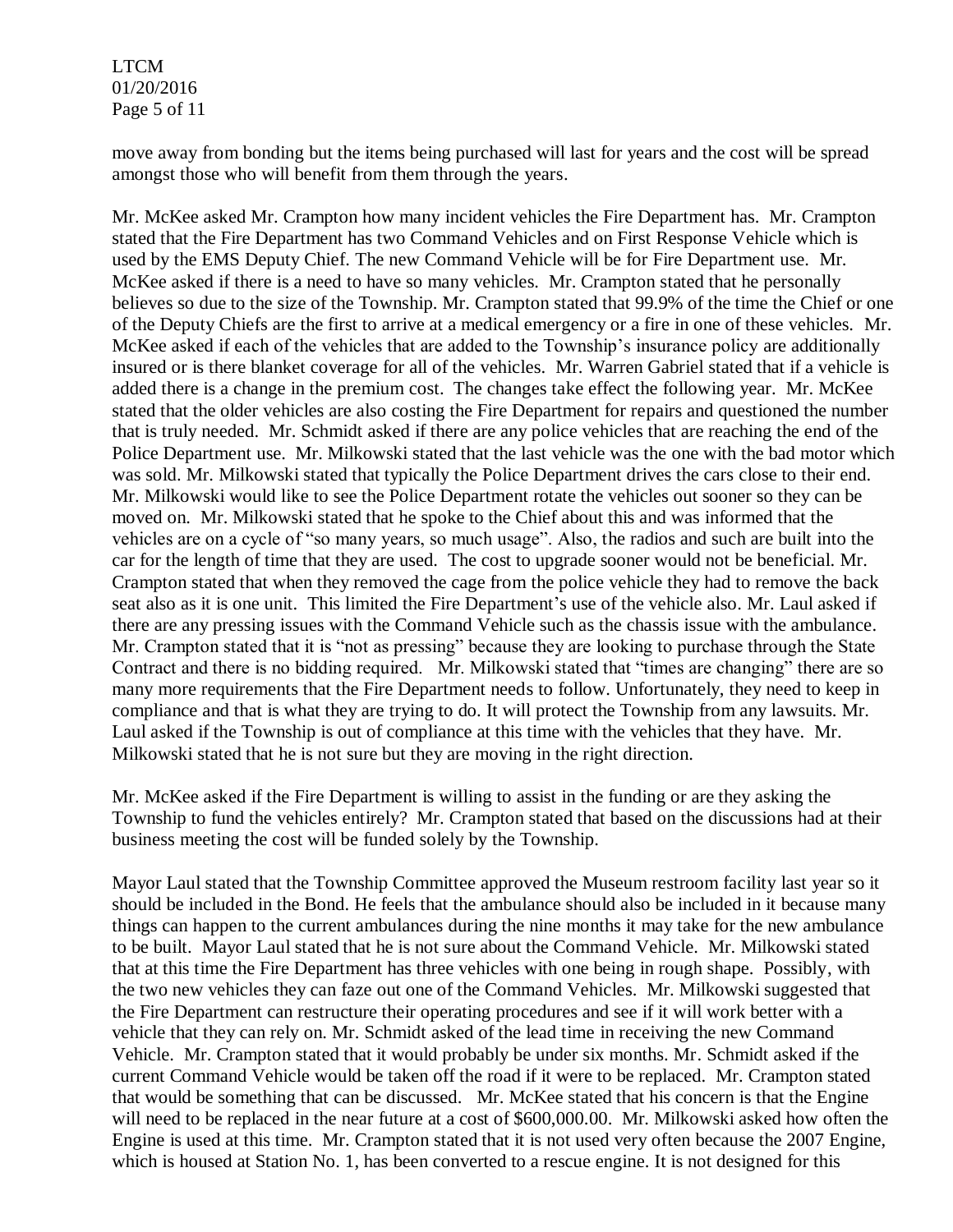LTCM 01/20/2016 Page 6 of 11

purpose or to handle the amount of equipment it has. Mr. Crampton stated that the Township covers a portion of Route 31 and responds to quite a few motor vehicles accidents annually.

*Motion by Mr. Milkowski, seconded by Mr. Schmidt and carried by unanimous favorable roll call vote,*  the Township Committee authorized the CFO to have a \$400,000.00 Bond Ordinance drafted to cover the cost of the Museum restroom facility, a new BLS ambulance and a new Command Vehicle.

## **Museum Restroom Facility Funding**

See above.

# **LOSAP**

Mayor Laul provided the Township Committee with copies of a spreadsheet listing all members of the Fire Department, during 2000-2010, who were in LOSAP and who were subject to the qualifying year contributions. This list would make everyone whole for the qualifying year. The total amount of \$10,800.00 will come out of the 2016 budget. The list also includes any members who have withdrawn from the program or who passed away and a relative has withdrawn the funds. The Township will also need to budget, in 2016, for contributions due for the 2011-2016 years.

Mr. Laul stated that he confirmed through the State, that contributions are not a matter of being vested. It is actually the number of active service years. This needs to be considered when reviewing the members vesting and contributions.

Mayor McKee recommended that the list be posted for all appropriate individuals viewing.

*Motion by Mr. McKee, seconded by Mr. Schmidt and carried by favorable roll call vote, the Township* Committee authorized the Clerk to post the LOSAP list so it may be reviewed by all appropriate individuals and for comments to come back to the Committee so they may decide how it will be funded. The total amount of \$10,800.00 is correct in the Committees opinion. AYES: Schmidt, Laul, McKee ABSTAIN: Milkowski

## **OEM Grant**

Mayor Laul stated that the OEM Coordinator, Alan Goracy, received a grant for putting generators in the Fire Houses. Mayor Laul said that he needs to get paperwork from Mr. Goracy stating that the State has authorized the grant so the CFO can put it on the books as revenue. The Township will have to pay for the generators up front. Mr. McKee suggested scheduling a meeting with the OEM Coordinator, the Deputy OEM Coordinators and the Mayor to move the process forward. Mayor Laul told the Fire Department that Mr. Goracy informed him that the past Fire Chief, Edd Schaffer, has quotes for the generators. The Fire Members said that Mr. Goracy should have them. Mayor Laul will ask Mr. Goracy about the quotes.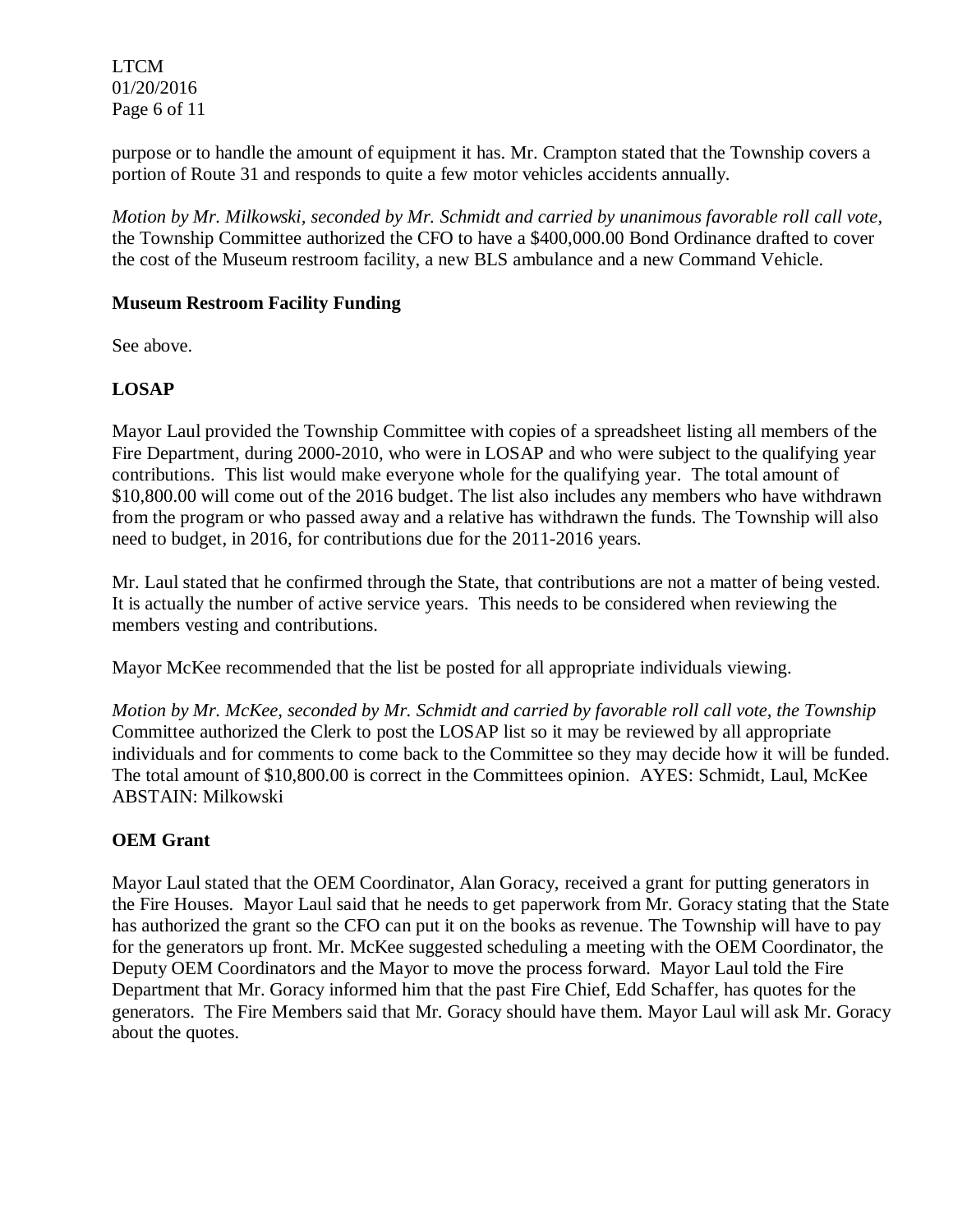LTCM 01/20/2016 Page 7 of 11

### **NEW BUSINESS**

#### **JCP & L – Stan Prater - Maintaining a Safe and Reliable Transmission System**

Mr. Stan Prater, the area representative for JCP & L, stated that he spoke with Mr. McKee about transmission tree trimming that JCP  $&$  L has planned in the Township. Mr. Prater noted that tree trimming is nothing new and has been conducted on 4 year cycles in the past; however, the process will be somewhat different the next cycle. Mr. Prater stated that when he spoke to Mr. McKee he raised some concerns with the new process, specifically the use of herbicides. Mr. McKee stated that there were residents who had strong apprehensions with aerosol herbicide applications that took place at the Melick Farm in the past. Due to the sensitive subject Mr. McKee thought it would be a good idea to invite JCP & L to a meeting to inform the public of the tree trimming process.

Mr. Prater stated that joining him at the meeting is Scott Weirs and Joe Lapacka who are from the Transmission Forestry Department and are responsible for the work that will be done in Lebanon Township. Mr. Weirs stated that the BPU mandates that the corridors are cleared once every four years. The large transmission power line corridor that goes through the Township begins at the Glen Gardner Substation and travels to the Tewksbury substation and then finally to the Chester substation. The lines are 230kv and are under both federal and state regulation. This area was trimmed in 2008 and 2012 making 2016 the third cycle through for the Transmission Vegetation Management Program. Mr. Weirs stated that the corridor is 150 ft. in width and they have cleared the corridor as wide as possible. In 2012 they conducted a "round the sky trimming" which is when they cut straight up from the 150 ft. area. This was done manually. This year, the crown will be cut with a helicopter and an aerial saw which is new technology. The trimming will not be conducted within 150 ft. of a home.

Mr. Weirs stated that the JCP & L herbicide treatments have been conducted the past two cycles so there is a limited amount of vegetation that is on the ground at this time. Due to this, less herbicides are needed each cycle through. Mr. Weirs stated that they do not project the application of herbicides to be what they have done before; it will be mostly spot treatments. Mr. Weirs stated that they will either use a low volume mix with a backpack or they will apply another mix to specific plants. Mr. McKee asked if the area has steep slopes. Mr. Weirs stated that in Lebanon Township there are some 100 ft. zones. Mr. Weirs stated that the herbicides that they use typically attach themselves to the soil so there should not be a lot of runoff. Mr. McKee stated that his concern is that when the ground is barren there is a risk that the stormwater will runoff and noted that there is a problem on Poplar and Buffalo Hallow Road with severe runoff. Mr. McKee stated that at one time hay bales were placed in the area but he is not sure of who placed them there. Mr. Weirs stated that they will be happy to look at the steep slope runoff issues. Mr. McKee stated that he will try to coordinate a meeting. Mr. Weirs informed the Committee that their program looks at trees beyond the 150 ft. area that are dead, dying, diseased or encroaching. There is a bug called the Emerald Ash Borer which could be a significant issue. JCP & L may have to remove ash trees outside 150 ft. area to prevent the trees from falling on the lines. This would need to be done by ground crews. Property owners may have a problem with the trees being removed but there is a reason for it to be done. Mr. Weirs stated that they sent certified letters to all property owners whose property is associated with the transmission lines.

Mr. Weirs stated that the work planning, identifying what is on the properties, is going to begin in the next couple of weeks. The aerial saws will be in the first or second in March, tree work may begin in June or July, herbicide applications begin on June  $1<sup>st</sup>$  through mid-September. Tree crews are then heavily back to tree work and all should be done by November. Mr. Schmidt asked about the cleanup of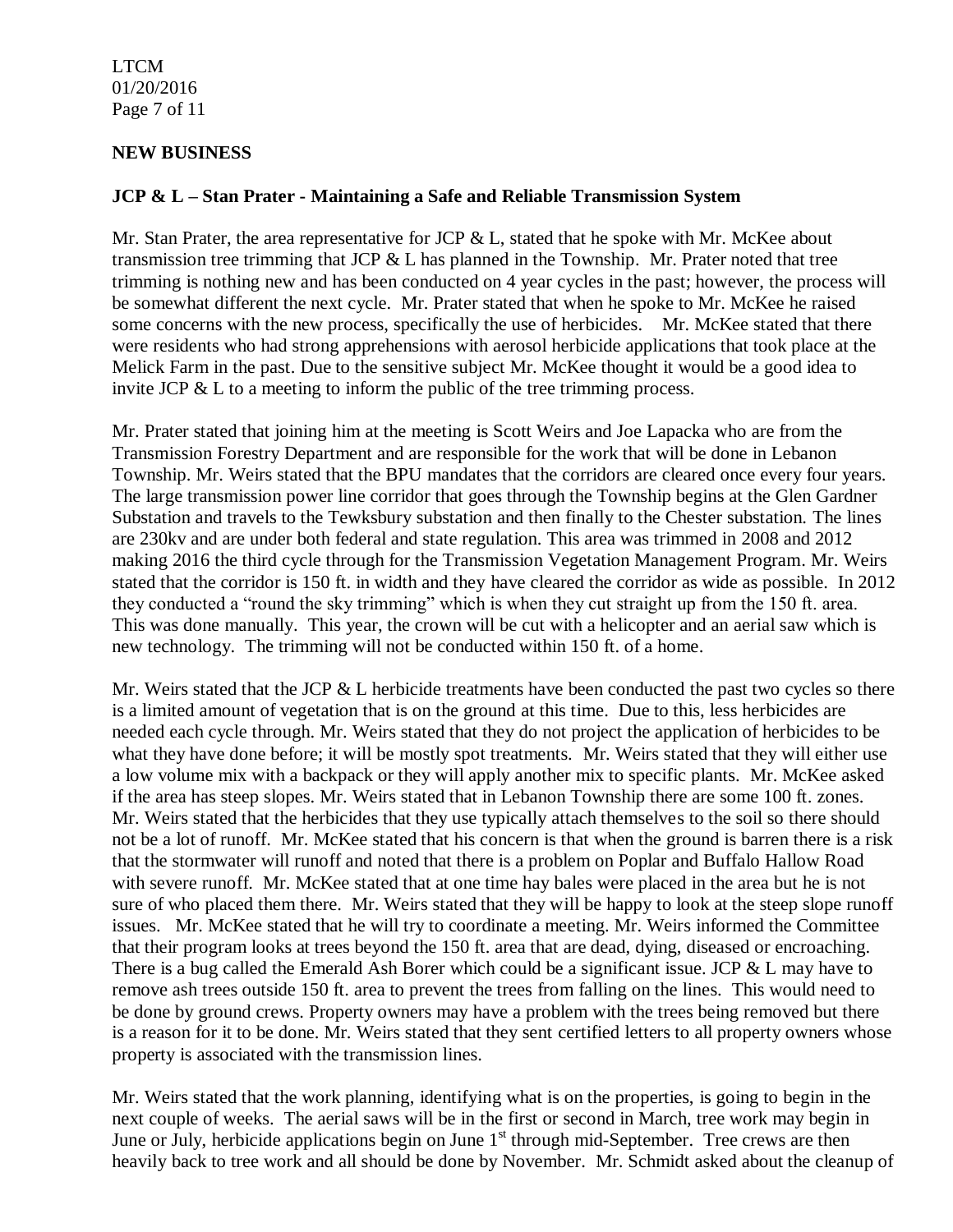LTCM 01/20/2016 Page 8 of 11

the cut trees. Mr. Weirs stated that it all depends on the property owner. On maintained properties, with the exception of the stump, the wood and debris will be removed. If the property owner wants the wood they are welcome to it. In a more rural area the brush and debris would be diced down onto the side of the road and the wood would be left for the property owner. If the property owner would like the wood removed, JCP & L will remove it.

## **Retirement – Patrolman Dennis Smith**

*Motion by Mr. McKee, seconded by Mr. Milkowski and carried by unanimous favorable roll call vote,*  the Township Committee accepted Patrolman Dennis Smith's letter of resignation with regret and appreciation for his service to the Township.

### **Memorial Park Committee Resignation – Wayne Maurer**

*Motion by Mr. McKee, seconded by Mr. Milkowski and carried by unanimous favorable roll call vote,*  the Township Committee accepted Mr. Maurer's resignation with deep regrets and appreciation for all of his efforts in the park. He will be greatly missed by the Township.

## **Raffle Application – PTSO Voorhees High School Inc.**

*Motion by Mr. Milkowski, seconded by Mr. Schmidt and carried by unanimous favorable roll call vote,*  the Township Committee approved a Raffle License Application for the PTSO Voorhees High School Inc.

#### **Library Committee – Request for Approval of Nominations**

*Motion by Mr. McKee, seconded by Mr. Schmidt and carried by unanimous favorable roll call vote, the* Township Committee accepted the Library Committee appointments of Barbara O'Rourke as Chairman, Jan Gibas as Assistant Chairman and Melanie Ryan as Secretary for the 2016 year.

#### **Approve Junk Yard Application – Burd Salvage**

*Motion by Mr. McKee, seconded by Mr. Schmidt and carried by unanimous favorable roll call vote, the* Township Committee approved a Junk Yard Application for Burd Salvage.

#### **Approve Junk Yard Application – A.S. Milkowski & Sons**

*Motion by Mr. McKee, seconded by Mr. Schmidt and carried by favorable roll call vote, the Township*  Committee approved a Junkyard Application for A.S. Milkowski & Sons. AYES: Schmidt, Laul, McKee ABSTAIN: Milkowski

#### **Hunterdon Land Trust – Request for Contribution**

Mayor Laul stated that he spoke to the CFO and there is no line item in the budget to make a donation out of at this time. Mayor Laul would like to table the request until the budget meetings. The Committee agreed.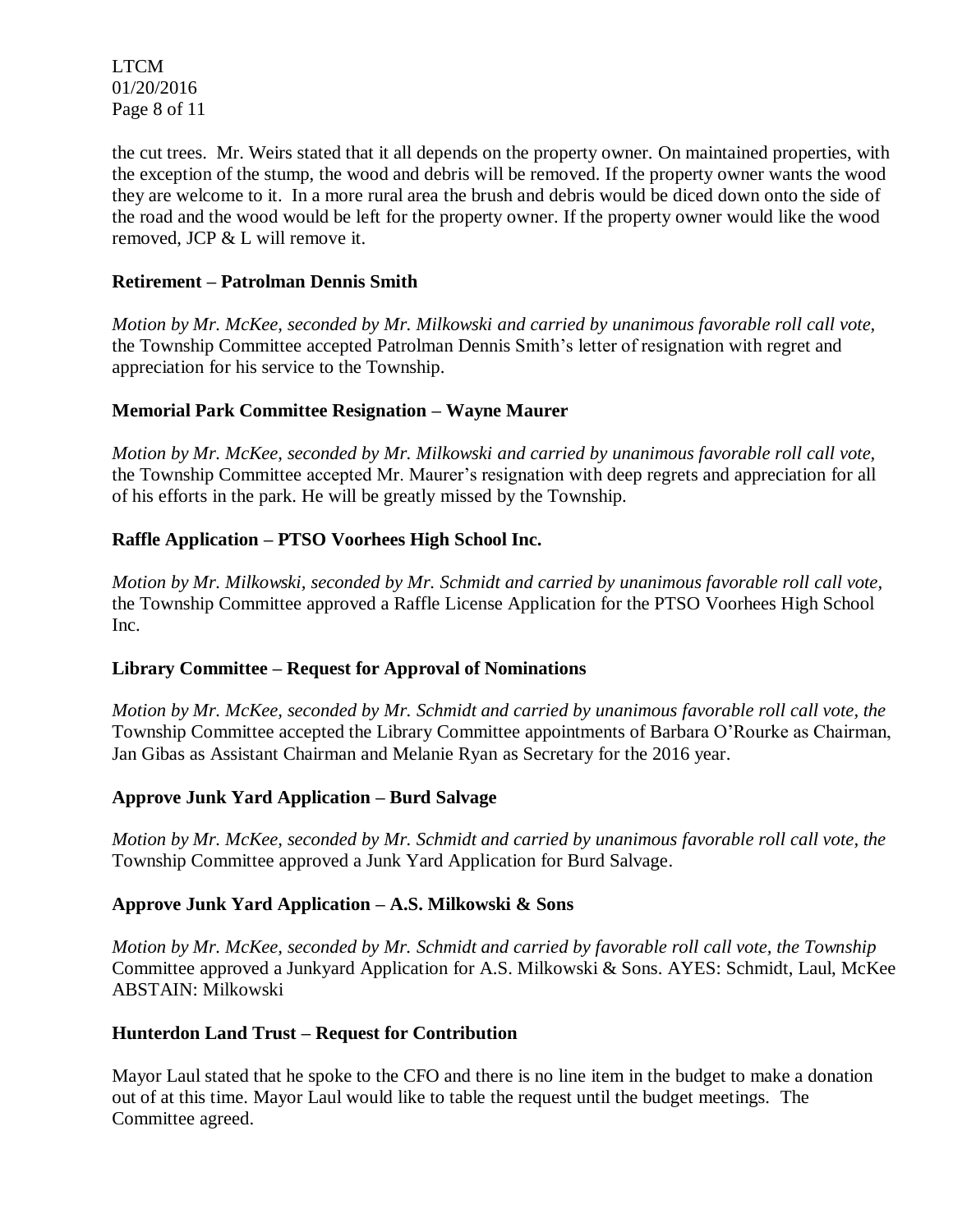LTCM 01/20/2016 Page 9 of 11

# **Raritan Headwaters Association – Request for Support – 26th Annual Stream Cleanup**

*Motion by Mr. Schmidt, seconded by Mr. McKee and carried by unanimous favorable roll call vote, the* Township Committee approved a donation to the Raritan Headwaters Association in the amount of \$300.00. The donation will be paid for out of the Clean Communities grant funds.

## **Approve Relief Association Application – LTVFD Member Tim Hinson**

*Motion by Mr. McKee, seconded by Mr. Milkowski and carried by unanimous favorable roll call vote,*  the Township Committee approved the New Jersey State Relief Association application for LTVFD member Tim Hinson.

# **PRESENTATION OF VOUCHERS**

Committee Members provided a description of vouchers exceeding \$1000.00.

*Motion by Mr. Schmidt, seconded by Mr. McKee and carried by favorable roll call vote, the Township* Committee approved the January 20, 2016 bill list in amount of \$ 64,960.72 with the removal of the Flemington Department Store voucher in the amount of \$1150.00. AYES: Schmidt, Laul, McKee ABSTAIN: Milkowski

## **CORRESPONDENCE**

- a. Tax Collector's Report for the Month of December 2015
- b. Tax Collector's Annual Report
- c. Township Historian's Meeting Minutes of December 2, 2015
- d. Township Library Committee Meeting Minutes of December 9, 2015
- e. State of New Jersey Div. of Property Management & Construction Hagedorn Property Lease

Mr. Schmidt requested for someone on the Committee to look into the scope of the program that is proposed at the Hagedorn Property and if there are any public safety concerns. Mayor Laul will call Mr. Wunder and ask him to contact the State to inquire on the operation.

## **PUBLIC COMMENTS**

*Motion by Mr. McKee, seconded by Mr. Schmidt, and carried by unanimous favorable roll call vote, the* Township Committee opened the Public Comment portion of the meeting at 9:08 p.m.

Ms. Sue Schlesinger thanked the Committee for approving the purchase of the vehicles for the Fire Department.

Mr. Anthony Casale stated that he thought that the Committee was very thorough this evening which he was happy to see. Mr. Casale asked about the status of the bin blocks going to East Amwell. Mr. McKee stated that the other township withdrew their interest. Mr. Casale said that in the recent past he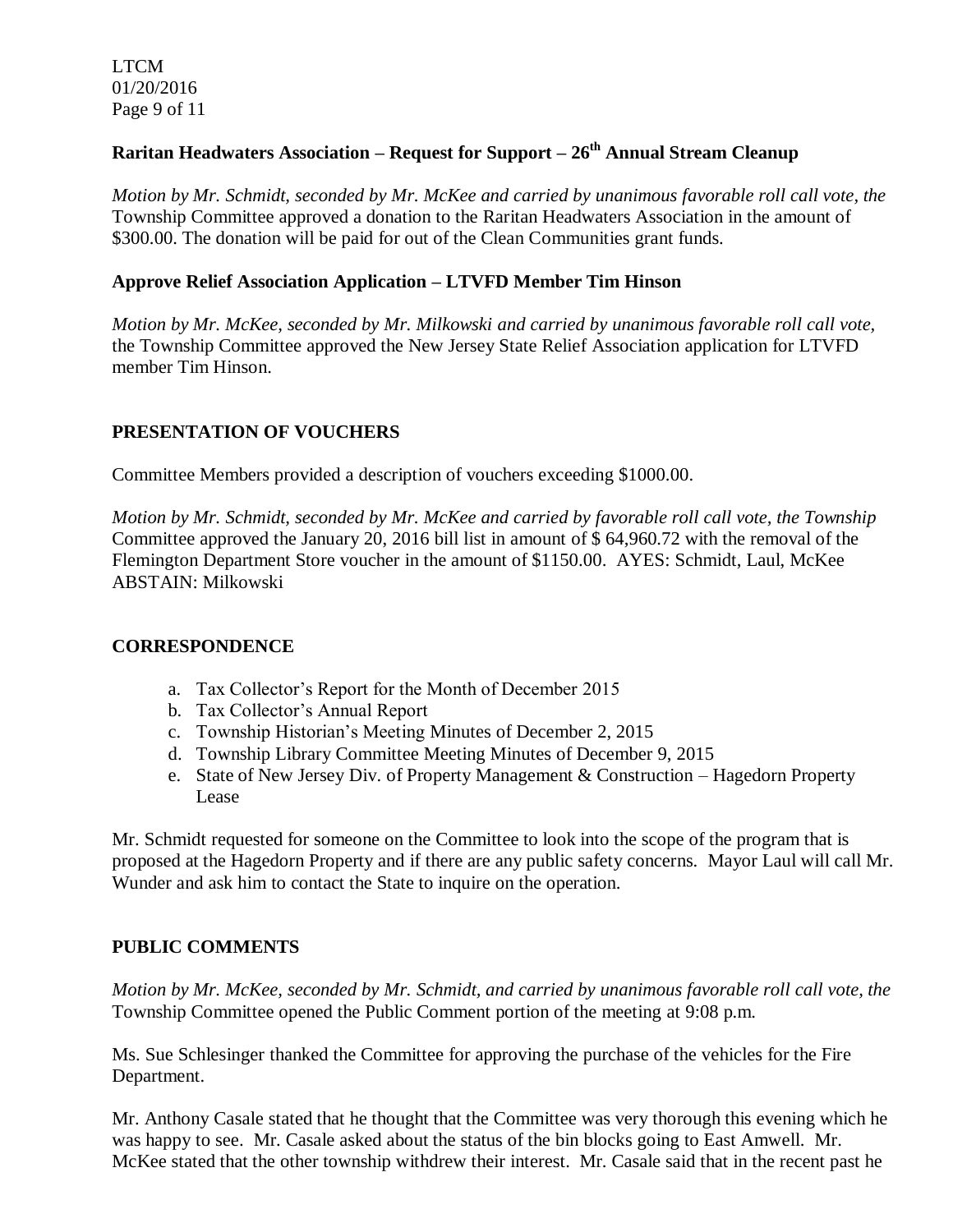LTCM 01/20/2016 Page 10 of 11

has seen other adjoining municipalities install bin blocks. He suggested putting the blocks out to bid. Mr. Casale also suggested that the Committee could use the bin blocks to divert stormwater in areas where stormwater runoff is a problem

Ms. Annette Lemenze asked for clarification on where JCP & L will be doing the tree trimming.

*Motion by Mr. Milkowski, seconded by Mr. Schmidt and carried by unanimous favorable roll call vote,* the Township Committee closed the public comment portion of the meeting at 9:16 p.m.

### **Resolution No. 20-2016 –Executive Session**

*Motion by Mr. Schmidt, seconded by Mr. Milkowski and carried by unanimous favorable roll call vote,* the Township Committee approved Resolution No. 20-2016 and convened in executive session at 9:17 p.m.

### TOWNSHIP OF LEBANON COUNTY OF HUNTERDON STATE OF NEW JERSEY RESOLUTION NO. 20-2016 RESOLUTION AUTHORIZING EXECUTIVE SESSION

WHEREAS, the Open Public Meetings Act; *N.J.S.A.* 10:4-6 *et seq*., declares it to be the public policy of the State to insure the right of citizens to have adequate advance notice of and the right to attend meetings of public bodies at which business affecting the public is discussed or acted upon; and

WHEREAS, the Open Public Meetings Act also recognizes exceptions to the right of the public to attend portions of such meetings; and

 WHEREAS, the Mayor and Committee find it necessary to conduct an executive session closed to the public as permitted by the *N.J.S.A*. 40:4-12; and

 WHEREAS, the Mayor and Committee will reconvene in public session at the conclusion of the executive session;

 NOW, THEREFORE, BE IT RESOLVED by the Mayor and Committee of the Township of Lebanon, County of Hunterdon, State of New Jersey that they will conduct an executive session to discuss the following topic(s) as permitted by *N.J.S.A*. 40:4-12:

\_\_\_\_\_\_A matter which Federal Law, State Statute or Rule of Court requires be kept confidential or excluded from discussion in public (Provision relied upon:

\_\_\_\_\_\_\_\_\_\_\_\_\_\_\_\_\_\_\_\_\_\_\_\_\_\_\_\_\_\_\_\_\_\_\_\_\_\_\_\_\_\_\_\_\_\_\_\_\_\_\_\_\_);

\_\_\_\_\_\_A matter where the release of information would impair a right to receive funds from the federal government;

\_\_\_\_\_\_A matter whose disclosure would constitute an unwarranted invasion of individual privacy; X A collective bargaining agreement, or the terms and conditions thereof (Specify contract:  $CWA Local 1040$   $)$ ;

 A matter involving the purpose, lease or acquisition of real property with public funds, the setting of bank rates or investment of public funds where it could adversely affect the public interest if discussion of such matters were disclosed; Real Estate Acquisitions

\_\_\_\_\_\_Tactics and techniques utilized in protecting the safety and property of the public provided that their disclosure could impair such protection;